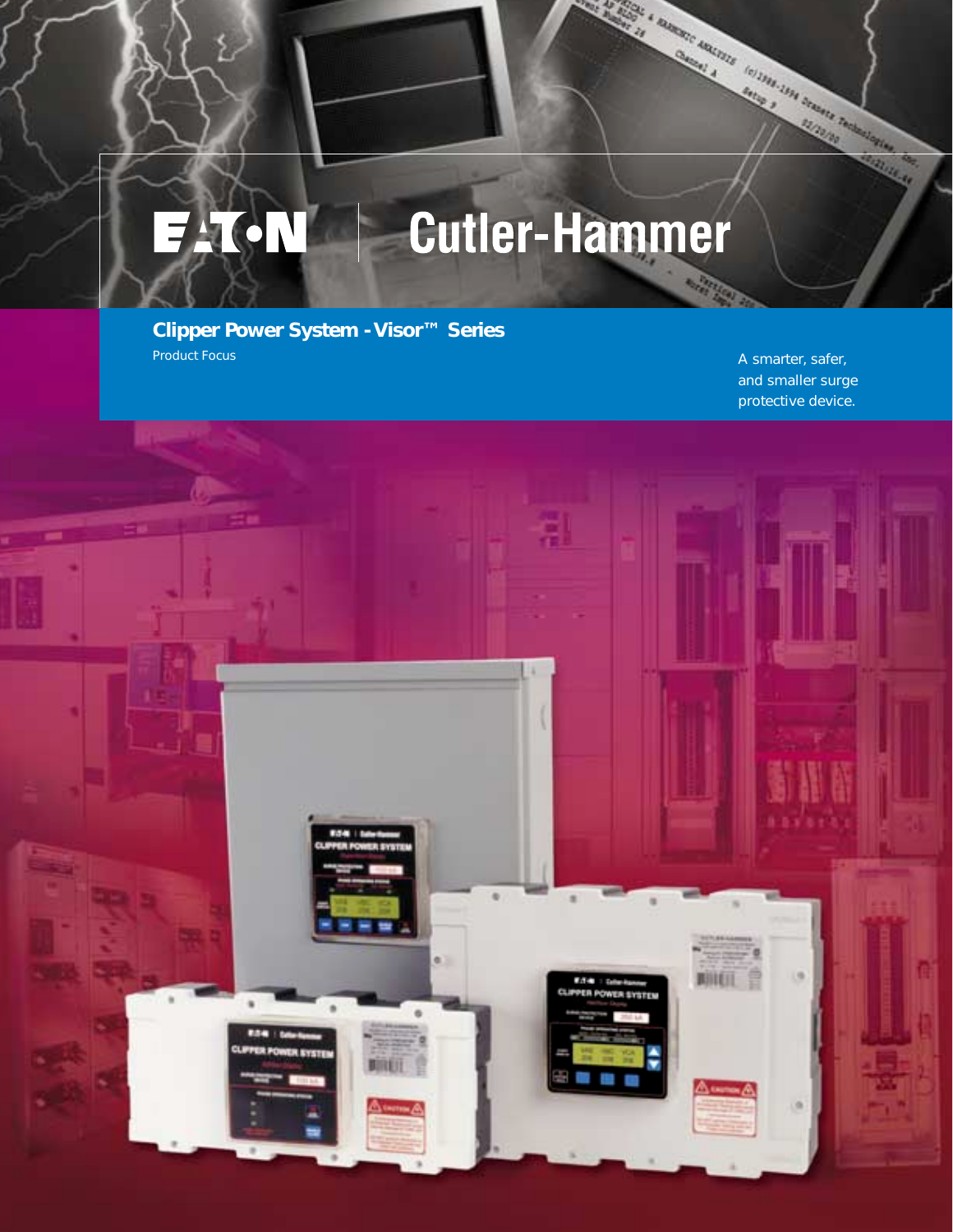# Give Us Your Best Surge…

Once more, we took something good and made it great. Eaton Corporation is proud to introduce the newest product in the Cutler-Hammer Clipper Power System (CPS) – the Visor™ Series. The Visor Series is a substantially smarter, safer and more compact surge protective device (SPD).

Advances in electronic and microprocessor-based equipment affords many benefits and conveniences, however the same advances also increase the sensitivity of this equipment to surges. Surges, also known as transients, are caused by lightning, utility grid switching, switching of external/internal inductive or capacitive loads, and other disturbances which travel on conductors; causing damage to your electrical distribution system.

In North America, power surges cause hundreds of millions of dollars of damage each year. With

the right protection, most of this damage can be avoided.

A trusted supplier in the surge protection industry, Eaton's Cutler-Hammer business has been developing power system solutions for over a century. Intensive research and development as well as a commitment to continual product enhancement has led to the creation of the Clipper Power System - Visor Series.

# Surge Protection from the Inside Out

The new Visor Series offers improved quality and reliability including enhanced monitoring capabilities and new patent pending technology; the Thermo-Dynamic Fusing™ System provides a safer surge protective device in a smaller package.

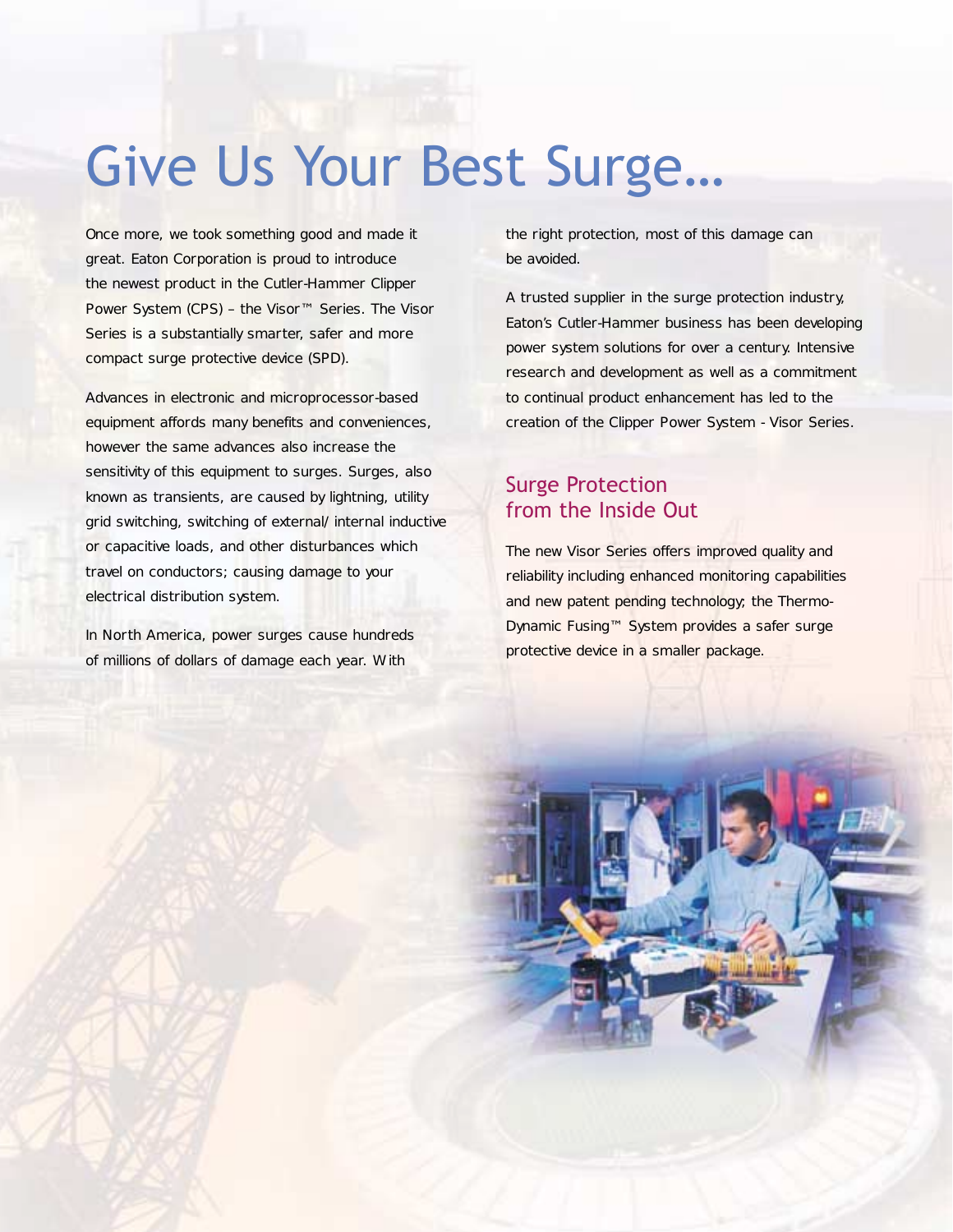

*360º – With a fully rotating display the Visor can be installed horizontally or vertically, offering four mounting positions in 90º increments*

## Top of its Class

#### **Smarter:**

The Visor Series is an intelligent surge suppression device that offers advanced monitoring options. In addition, special integrated and OEM versions of the Visor Series can be ordered with remote display panels (RDP).

The NetVisor, our premium display, allows you to monitor your surge protective device from across the plant or across the world. In addition to the local display, the NetVisor has built-in Ethernet and Modbus communications. This means that the device can be monitored remotely and the right person can be notified immediately when a damaging surge or power quality event occurs. The NetVisor has a time and date stamp log. Up to 1000 power quality events can be captured and stored, giving you a personalized history of your system. The NetVisor monitors and displays voltage levels and duration for sags, swells and outages on a 2 x 16 LCD.

The SuperVisor, our standard display, offers features not found on even the highest functioning displays of our competitors. In addition to typical features such as a surge counter, push to test button and phase operating status LEDs, the SuperVisor is a mini power quality meter with surge, sag, swell and outage counters and a voltmeter. All information is displayed on a 2 x 16 LCD.

Even our most basic display, the AdVisor, is loaded with features. An audible alarm, form C contact and phase operating status LEDs are all features standard on the AdVisor display.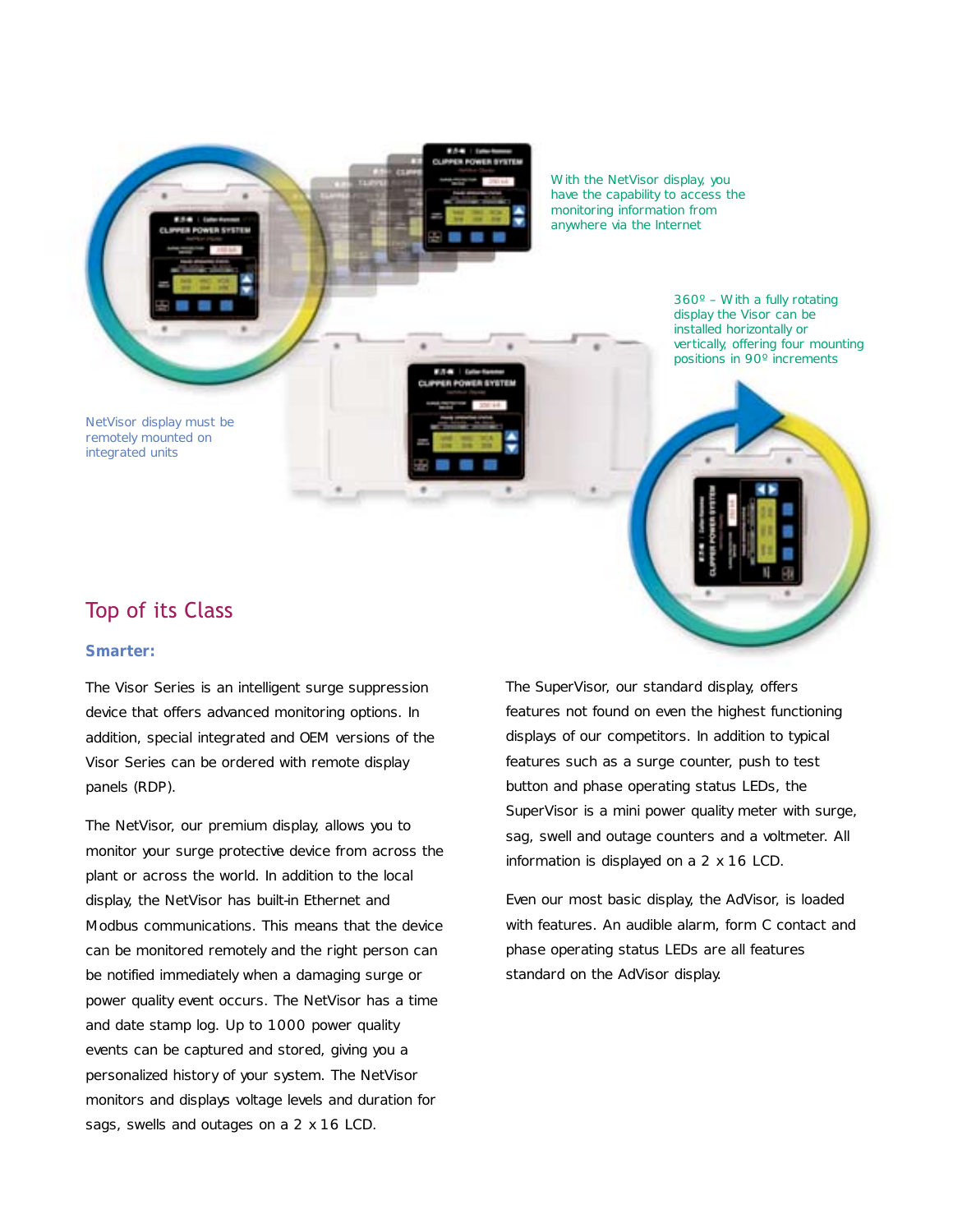#### **Safety:**

The Visor is the first surge protective device to utilize our patent pending Thermo-Dynamic Fusing™ System to provide both safety and performance. This technology uses fuse traces (FT) on each individual Metal Oxide Varistor (MOV) that can sustain high surge currents and provide the necessary interruption of high fault currents (kAIC). In addition, a thermal fuse spring (TFS), utilizing a special low temperature solder, is designed to disconnect the MOV before it exceeds a safe temperature during low-level fault current events. Low-level fault currents are most common during temporary over-voltage conditions (TOV) and are the main cause of SPD failure. SPD products that promote fuses with excessive surge current ratings do not provide the proper system coordination. They sacrifice low-level fault protection and do not disconnect during low

 $atx$ 

I TFS Curren sisteman Combination (M) **Combination** 

Clipper Power System - Safety

 $\overline{c}$ 

#### **Components of the Thermo-Dynamic** Fusing<sup>7M</sup> System



current fault events. This can result in catastrophic failure (fire) and eventual tripping of the upstream breaker or fuse. With the Visor, you get both safety and system coordination.

#### **Reduced Size:**

Cutler-Hammer leadership in research and development has allowed us to significantly reduce the footprint of this product - without

jeopardizing performance. Let through voltage is a key performance measurement for SPDs.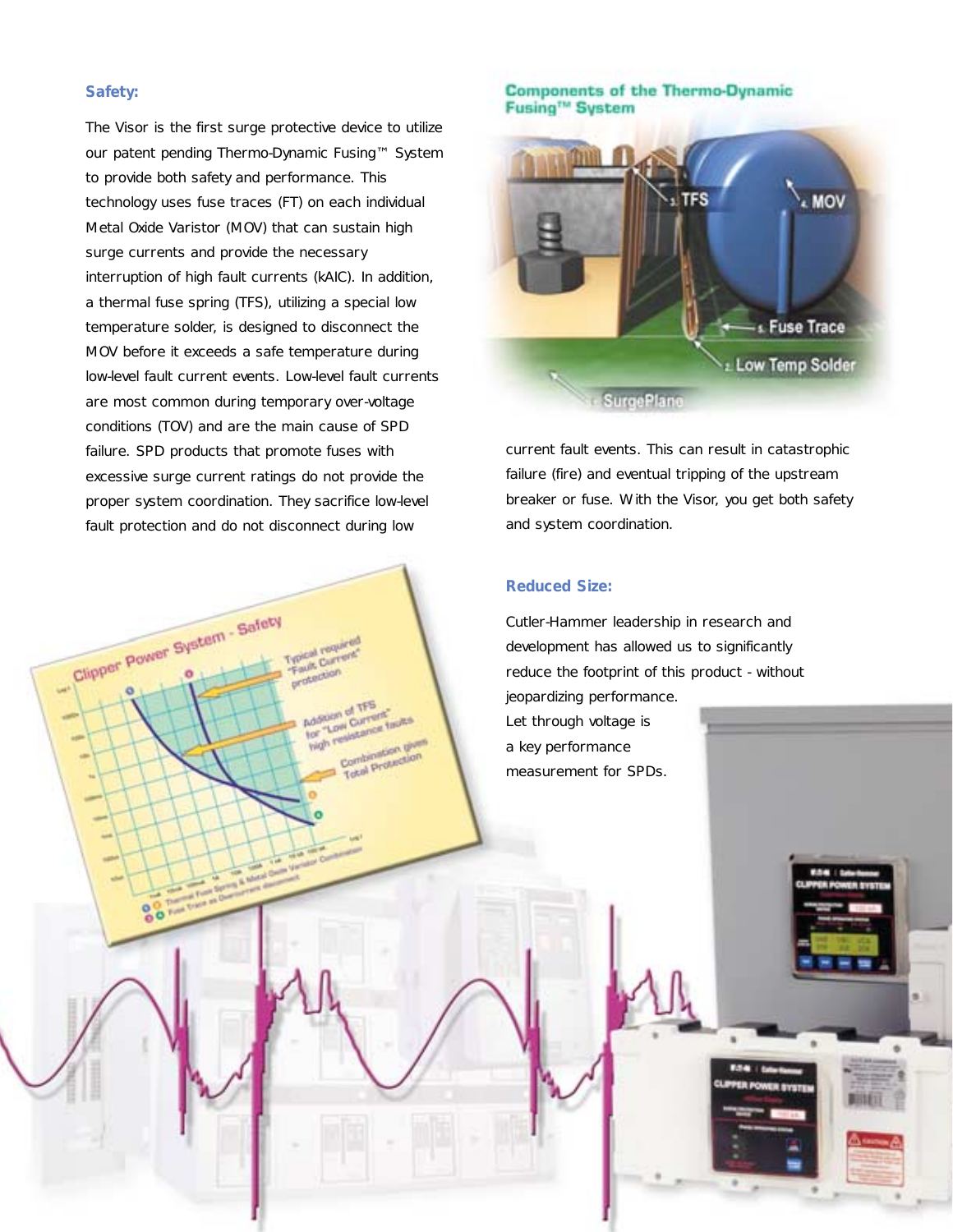The most significant factor affecting let through voltage is lead length. The Visor's reduced size allows the device to be installed as close as possible to the equipment being protected. By minimizing the lead length, let through voltage is reduced and performance enhanced.

#### **Modes of Protection:**

*There are 3 different levels of display options available*

- The Visor Series uses a 7 mode design layout for 3-phase applications; Line to Neutral, Line to Ground and Neutral to Ground.
- Transients can occur on any mode, therefore all modes must have a path to ground.





In addition to creating a product that has advanced display capabilities, that is smaller and safer, we have continued to use our world-class design methodologies including direct bus connection and SurgePlane™ technology.

# Direct Bus Connection

The Visor Series offers a direct bus bar connection that provides customers with the lowest system let through voltage at the bus bar when compared to traditional cable connected surge protectors.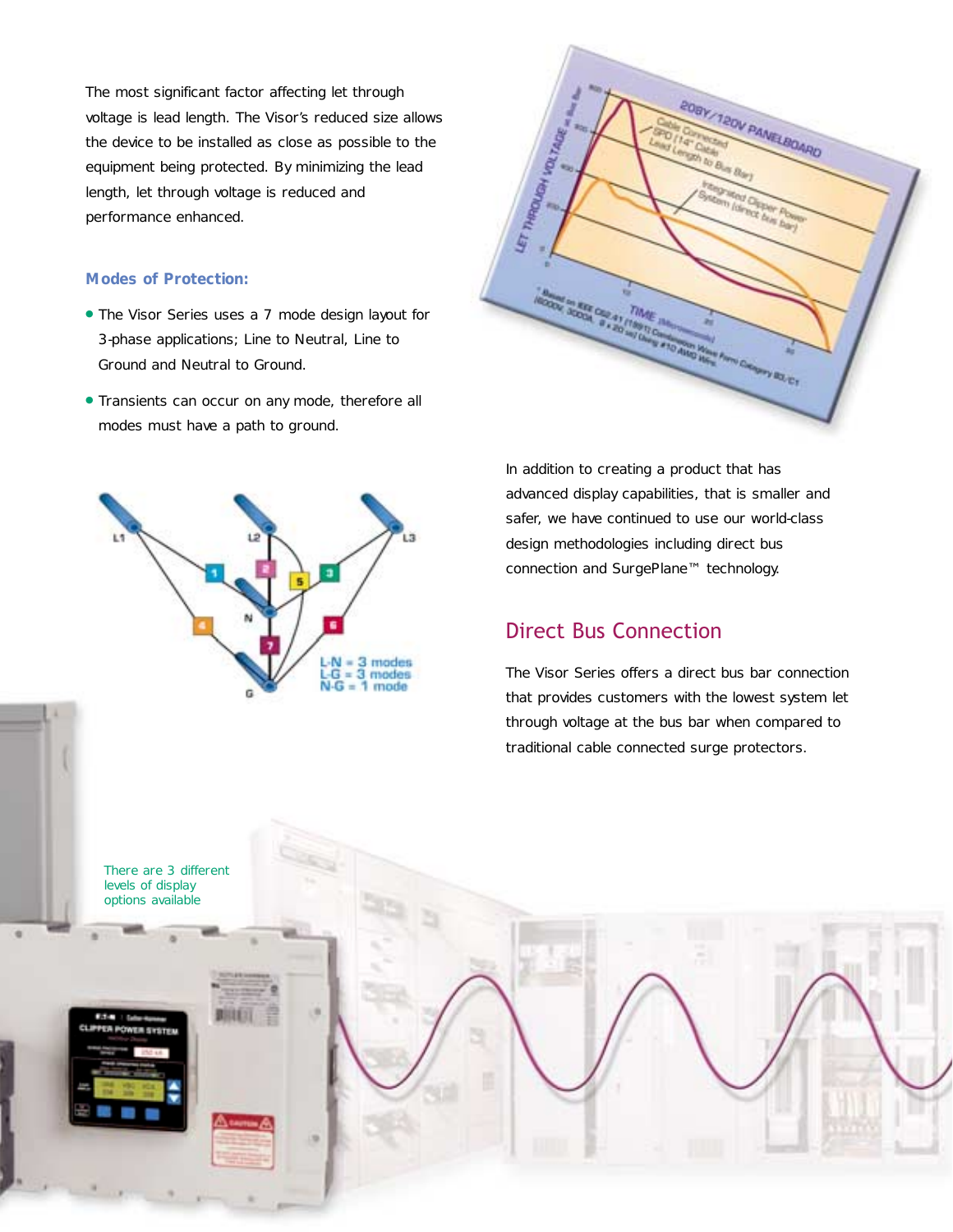

# Enhanced 3D SurgePlane™

The Cutler-Hammer SurgePlane is a low impedance surge suppression platform that reduces let through voltage for all ANSI/IEEE defined surges. Reduced let through voltage is achieved by lowering the overall system inductance and ensuring the rated surge current is equally diverted to all suppression components. Advanced tuned suppression filtering further enhances performance by providing an additional path for transients.

In order to reduce the footprint, our design engineers developed the 3D SurgePlane which provides the same cross sectional copper area, but utilizes the x-y and z axes. Saving space while providing the same tried and trusted technology - Eaton's Cutler-Hammer business, once again thinking outside the box.

#### **Cutler-Hammer SurgePlane:**

- Lowest possible self-inductance copper plane construction maximizes surface area for shunting high frequency surges

- Reduced mutual inductance minimizes the loop area of all modes, resulting in lower let through voltage
- **Longer life expectancy diverts surge current** equally to all matched MOVs within each phase
- Matched MOVs with +/- 1-2% maximum continuous operating voltage (MCOV)

# Unbeatable Performance

Let through voltage is the key performance measure for any suppression device. The CPS design offers superior functionality on all ANSI/IEEE recommended waveforms.

In addition, the Clipper Power System - Visor Series is built to last with a rugged thermoresin enclosure. This non-flexible casing is designed to withstand harsh environments. It protects critical internal components from stresses common with metal enclosures.

# Physical Specifications

- **Temperature:** -40 deg C to 60 deg C
- **Altitude:** 6500 feet (2000 meters)
- **Dimensions (for NEMA 1/3R):**
	- ▲ 100 kA to 200 kA 11"W X 16"H X 4"D (480V or less)
	- ▲ 250 kA to 500 kA 13"W X 18"H X 4"D\* (480V or less)

\* 100 kA to 500 kA @ 600V

| <b>Models</b>                                           | 026100            | CP5120     | CPS160     | CP5200     | CP5250  | <b>CP5300</b> | 095400     | 099500 |
|---------------------------------------------------------|-------------------|------------|------------|------------|---------|---------------|------------|--------|
| Surge Current Per Phase                                 | 100               | 120        | 160        | 200        | 250     | 300           | 400        | 500    |
| ANSI/IEEE C62.41 Bx20<br>Single Impulse Current Test    | <b>YES</b>        | <b>YES</b> | <b>YES</b> | <b>YES</b> | YES     | YES           | <b>YES</b> | YES    |
| Modes of Protection<br>. 3-Phase Wye<br>* 3-Phase Delta | AB<br>菇           | AΙ<br>6    | ΑH<br>₿    | All        | ΔШ<br>6 | ΛЛ<br>6       | All<br>启   | 삭<br>6 |
| <b>Noise Filter Attenuation</b>                         | 50 <sub>c</sub> m | 50dB       | 50dB       | 50dB       | 50dB    | 50dB          | 50dB       | 50sB   |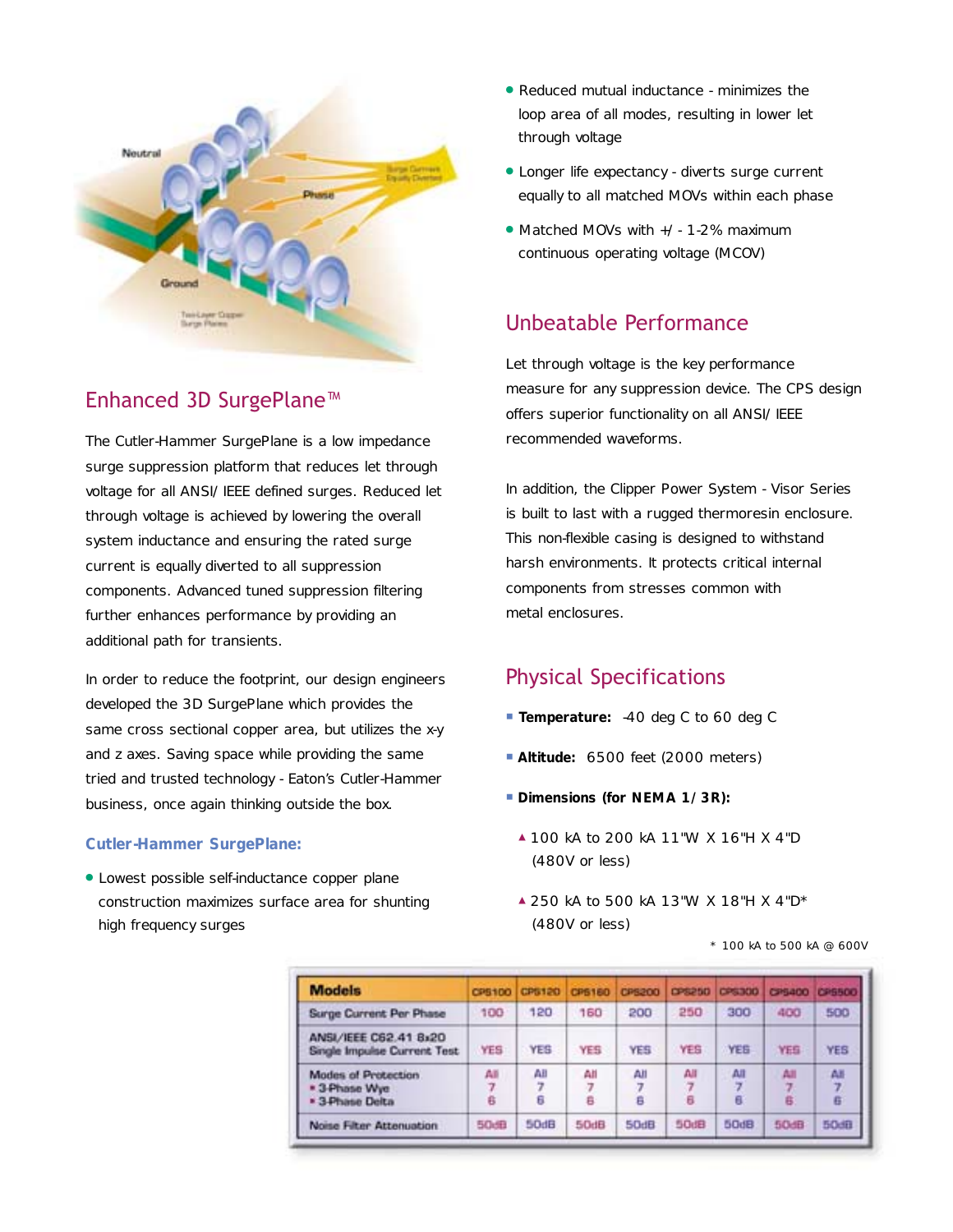#### **Weight:**

- ▲ 100 kA to 200 kA = 10.11 lbs
- ▲ 250 kA to 500 kA =  $11.43$  lbs
- **Let Through Voltage Rating:**
	- LEEE C3 Combination Wave (20 kV, 10 kA): 560V
	- ▲ IEEE C1 Combination Wave (6 kV, 3 kA): 400V
	- ▲ IEEE B3 Ringwave (6 kV, 500A, 100 kHz): 165V
- **Circuit Construction:** SurgePlane
- **Approvals:** UL 1449 2nd edition, UL 1283, CSA
- **Enclosures:** NEMA 1, NEMA 3R, NEMA 4X
- **Warranty:** 10 years

*The Visor Series can be mounted in any new or existing distribution applications – in fact, the Visor is an ideal retrofit solution, providing safety, monitoring, and versatile mounting abilities.*



## Customer Designed Service

Installation, maintenance, system studies, turnkey projects….Cutler-Hammer Engineering Services and Systems (CHESS) can satisfy your needs. They are available for the maintenance of your electrical system, from complete project management to short-term projects. Call on CHESS, 1-800-498- 2678 for evaluation and implementation regarding the upgrade of your power system with the new Visor Series surge protective device.

For all your power quality questions, call our PQ Hotline and talk to our technical experts. Call 1.800.809.2772 (Option1, Suboption 2) or e-mail